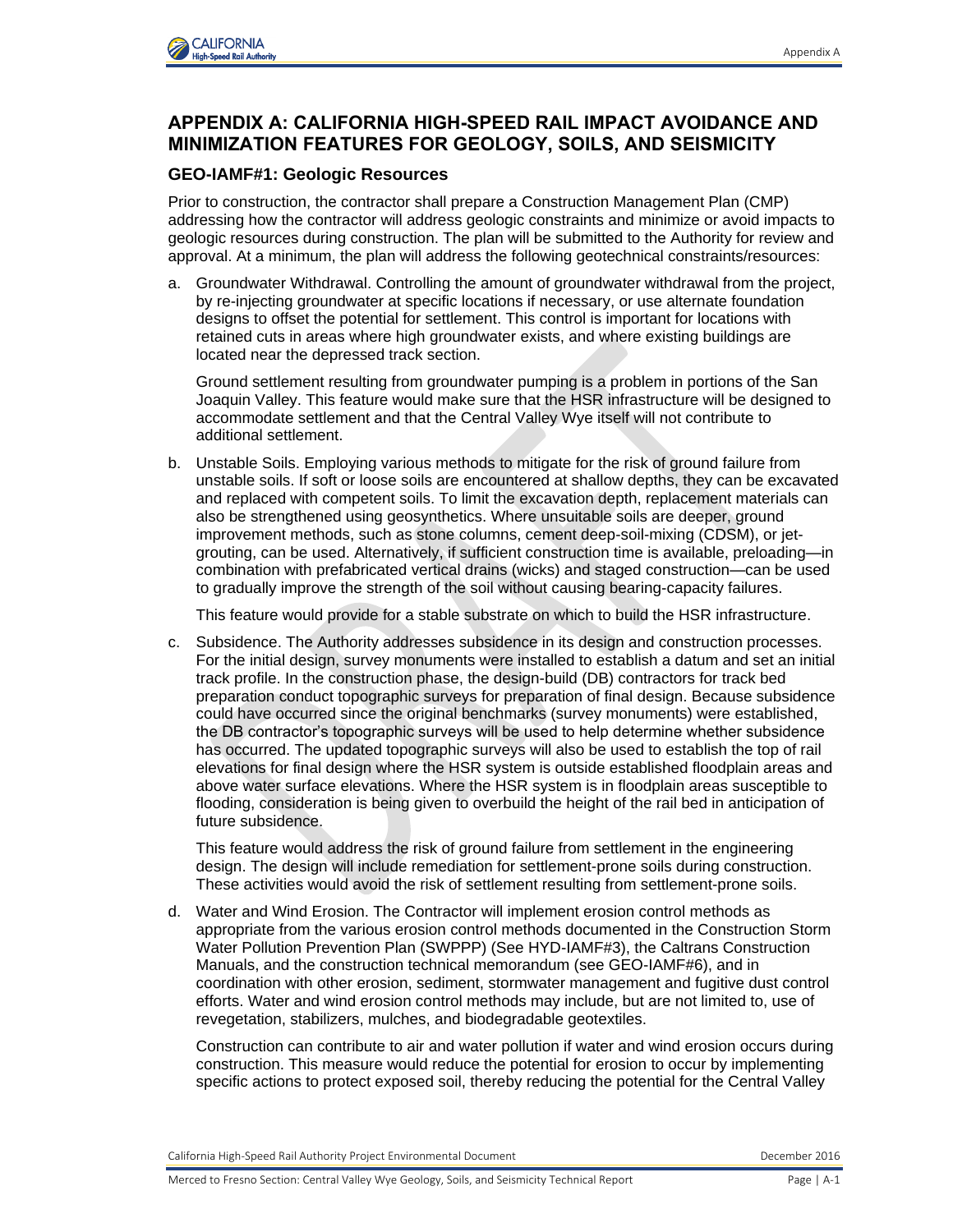Wye to contribute to air (dust) and water (sediment) pollution. This feature will complement the required stormwater pollution prevention plan.

e. Soils with Shrink-Swell Potential. In locations where shrink-swell potential is marginally unacceptable, soil additives will be mixed with existing soil to reduce the shrink-swell potential. Construction specifications will be based upon the decision whether to remove or treat the soil. This decision is based on the soils, specific shrink-swell characteristics, the additional costs for treatment versus excavation and replacement, as well as the long-term performance characteristics of the treated soil.

This feature would avoid the risk of damage to HSR infrastructure from shrink-swell potential. The engineering design will include specific measures to remediate these soils during construction.

# **GEO-IAMF#2 Slope Monitoring**

During Operation and Maintenance, the Authority shall incorporate slope monitoring by a Registered Engineering Geologist into the Operation and Maintenance procedures. The procedures shall be implemented at sites identified in the CMP where a potential for long-term instability exists from gravity or seismic loading including but not limited to at-grade sections where slope failure could result in loss of track support, or where slope failure could result in additional earth loading to foundations supporting elevated structures.

There are no major slopes within the Central Valley Wye corridor. This feature would make sure that the Central Valley Wye design incorporates the necessary elements to avoid or mitigate small unstable slopes within the Central Valley Wye corridor.

## **GEO-IAMF#3: Evaluate and Design for Large Seismic Ground Shaking**

Prior to Construction the Contractor shall document through preparation of a technical memorandum how all HSR components were evaluated and designed for large seismic ground shaking. Prior to final design, the Contractor will conduct additional seismic studies to establish up-to-date estimation of levels of ground motion. The most current Caltrans seismic design criteria at the time of design will be used in the design of any structures supported in or on the ground. These design procedures and features reduce to the greatest practical extent for potential movements, shear forces, and displacements that result from inertial response of the structure. In critical locations, pendulum base isolators may be used to reduce the levels of inertial forces. New composite materials may also be used to enhance seismic performance.

This feature would minimize the risk of seismic ground shaking to the Central Valley Wye. It would provide for engineering design to take full account of the potential for ground motion. Specific elements to accommodate the expected level of ground motion will be built into the Central Valley Wye design.

# **GEO-IAMF#4: Suspension of Operations during an Earthquake**

Prior to Operation and Maintenance activities, the Contractor shall document in a technical memorandum how suspension of operations during or after an earthquake was addressed in project design. Motion-sensing instruments to provide ground motion data and a control system to shut down HSR operations temporarily during or after a potentially damaging earthquake will be incorporated into final design. Monitoring equipment will be installed at select locations where high ground motions could occur.

This operational feature is standard for HSR systems in seismically active areas. It has been highly successful in Japan, where earthquakes are common, and has contributed to the Japanese system's stellar safety record. Stopping operations greatly reduces the potential for derailment and the risks to passengers and nearby residents associated with infrastructure damage.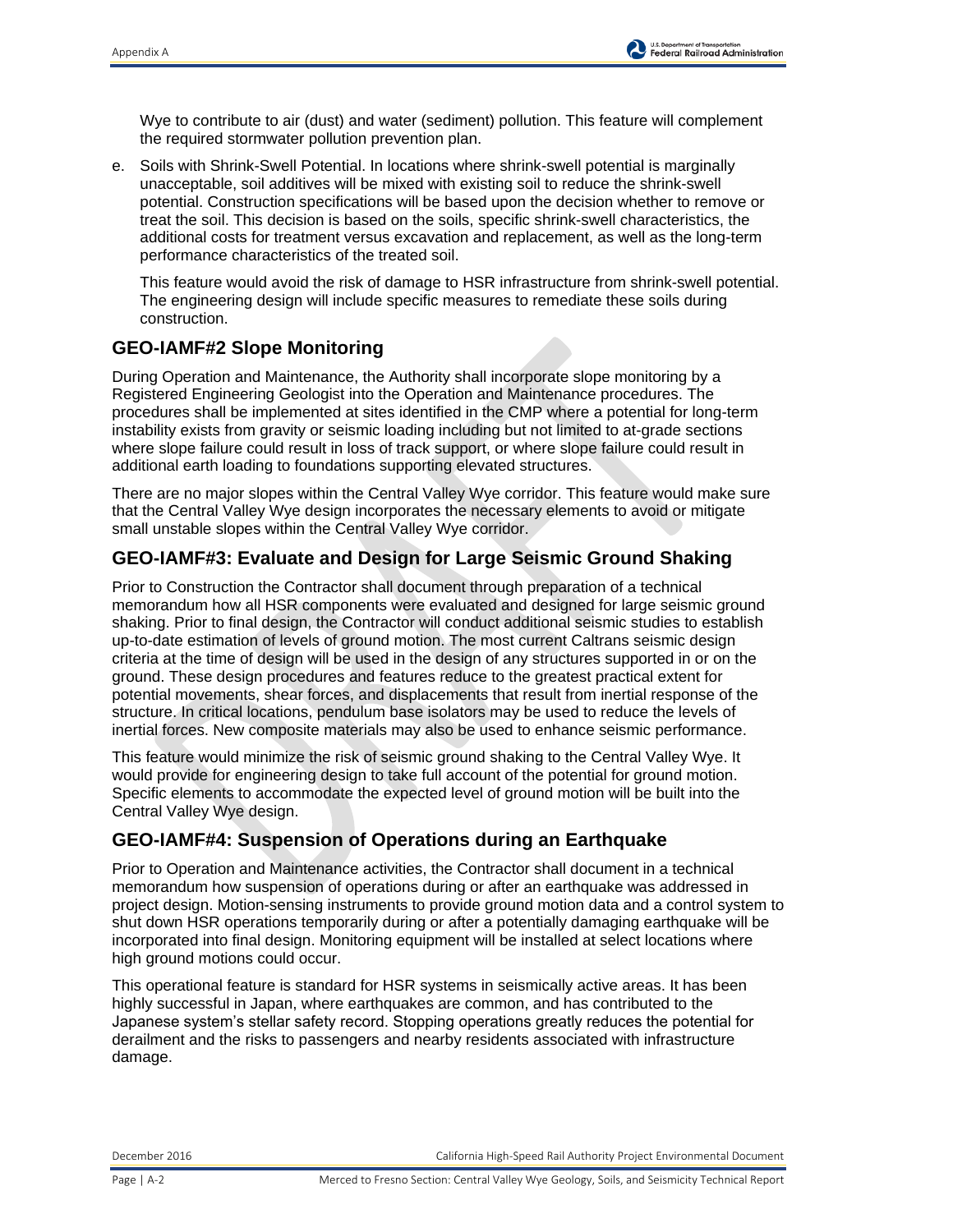



# **GEO-IAMF#5: Subsidence Monitoring**

Prior to Operation and Maintenance, the Authority shall develop a stringent track monitoring program. Once tracks are operational, a remote monitoring program will be implemented to monitor the effects of ongoing subsidence. Track inspection systems will provide early warning of reduced track integrity. HSR train sets will be equipped with autonomous equipment for daily track surveys. This specification will be added to HSR train bid packages. If monitoring indicates that track tolerances are not met, trains would operate at reduced speed until track tolerances are restored. In addition, the contractor responsible for wayside maintenance will be required to implement a stringent program for track maintenance.

This feature would provide a safety mechanism during operations in case of ground movement detection to shut down operations until inspections and, if needed, repairs can be completed.

## **GEO-IAMF#6: Geology and Soils**

Prior to construction, the contractor shall document through issuance of a technical memorandum how the following guidelines and standards have been incorporated into facility design and construction:

- 2010 American Association of State Highway and Transportation Officials (AASHTO) Load and Resistance Factor Bridge Design Specifications and the 2009 AASHTO Guide Specifications for Load and Resistance Factor Seismic Bridge Design, or their most recent versions. These documents provide guidance for characterization of soils, as well as methods to be used in the design of bridge foundations and structures, retaining walls, and buried structures. These design specifications will provide minimum specifications for evaluating the seismic response of the soil and structures.
- Federal Highway Administration (FHWA) Circulars and Reference Manuals: These documents provide detailed guidance on the characterization of geotechnical conditions at sites, methods for performing foundation design, and recommendations on foundation construction. These guidance documents include methods for designing retaining walls used for retained cuts and retained fills, foundations for elevated structures, and at-grade segments. Some of the documents include guidance on methods of mitigating geologic hazards that are encountered during design.
- American Railway Engineering and Maintenance-of-Way Association (AREMA) Manual: These guidelines deal with rail systems. Although they cover many of the same general topics as AASHTO, they are more focused on best practices for rail systems. The manual includes principles, data, specifications, plans, and economics pertaining to the engineering, design, and construction of railways.
- California Building Code: The code is based on 2009 International Building Code (IBC). This code contains general building design and construction requirements relating to fire and life safety, structural safety, and access compliance.
- IBC and American Society of Civil Engineers (ASCE)-7: These codes and standards provide minimum design loads for buildings and other structures. They would be used for the design of the maintenance facilities and stations. Sections in IBC and ASCE-7 provide minimum requirements for geotechnical investigations, levels of earthquake ground shaking, minimum standards for structural design, and inspection and testing requirements.
- Caltrans Design Standards: Caltrans has specific minimum design and construction standards for all aspects of transportation system design, ranging from geotechnical explorations to construction practices. These amendments provide specific guidance for the design of deep foundations that are used to support elevated structures, for design of mechanically stabilized earth (MSE) walls used for retained fills, and for design of various types of cantilever (e.g., soldier pile, secant pile, and tangent pile) and tie-back walls used for retained cuts.

California High-Speed Rail Authority Project Environmental Document **December 2016** December 2016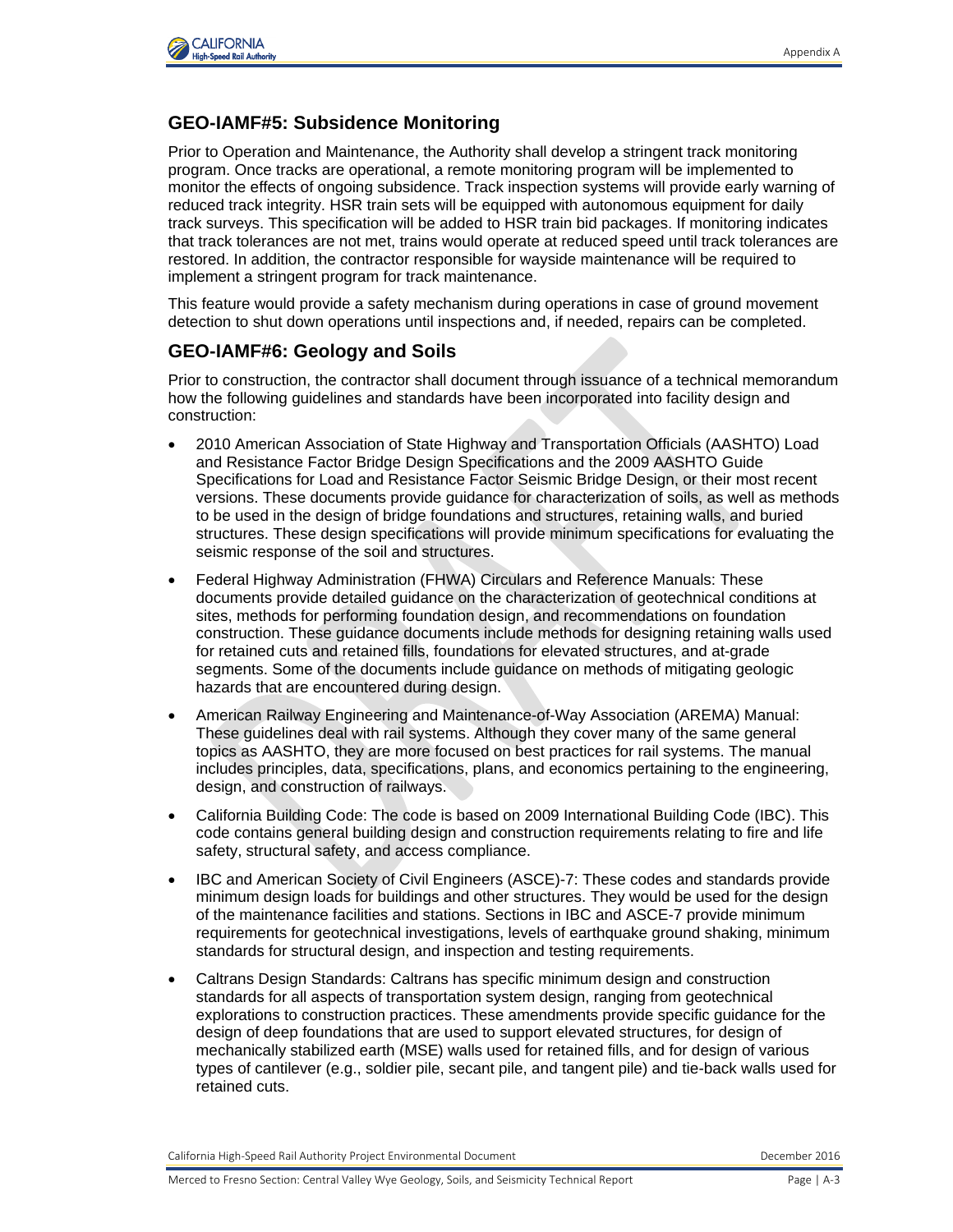- Caltrans Construction Manuals: Caltrans has a number of manuals including Field Guide to Construction Dewatering, Caltrans Construction Site BMPs Manual and Construction Site BMP Field Manual and Troubleshooting Guide. These provide guidance and best management practices for dewatering options and management, erosion control and soil stabilization, non-storm water management, and waste management at construction sites.
- American Society for Testing and Materials (ASTM): ASTM has developed standards and guidelines for all types of material testing- from soil compaction testing to concrete-strength testing. The ASTM standards also include minimum performance requirements for materials.

This feature would identify many of the design standards that apply to the Central Valley Wye. These require construction to meet specific performance standards based on site conditions. As a result, the Central Valley Wye would be designed to be resistant to geologic hazards, including seismic damage and unstable soils.

## **BIO-IAMF#20: Dewatering and Water Diversion**

Prior to any construction activities within open or flowing water, the Contractor will prepare a dewatering plan which will be submitted by the Contractor for review and approval by the resource agencies (USACE, SWRCB, NMFS, and CDFW) prior to any work in that area. The plan will incorporate appropriate construction measures that minimize turbidity and siltation as determined through review and approval by the designated resource agencies. The Project Biologist and/or Biological Monitor will provide regular monitoring of dewatering and diversion sites are conducted and water quality data will be collected (if applicable). Prior to dewatering or water diversion, pre-activity surveys would establish the presence or absence of special status wildlife species within the affected waterbody. In the event that special-status species are detected during pre-activity surveys, an agency approved Project Biologist would relocate the species (if allowable) to an approved location off-site.

This feature would specify characteristics of a dewatering plan so that resource agencies, including the SWRCB, would be able to determine any potential turbidity and siltation effects before approving the plan.

### **HYD-IAMF#3: Prepare and Implement a Construction Stormwater Pollution Prevention Plan**

Prior to construction (any ground-disturbing activities), the contractor shall comply with the State Water Resources Control Board (SWRCB) Construction General Permit requiring preparation and implementation of a Stormwater Pollution Prevention Plan (SWPPP), providing best management practices (BMP) to minimize potential short-term increases in sediment transport caused by construction, including erosion control requirements, stormwater management, and channel dewatering for affected stream crossings. The Construction General Permit separates projects into Risk Levels 1, 2, or 3. Risk levels are determined during the planning and design phases, and are based on potential erosion and transport to receiving waters. Requirements apply according to the Risk Level determined. For example, a Risk Level 3 (highest risk) project would require compulsory storm water runoff pH and turbidity monitoring, and pre- and post-construction aquatic biological assessments during specified seasonal windows.

These BMPs will include measures to provide permeable surfaces where feasible and to retain or detain and treat stormwater on-site. Other BMPs will include strategies to manage the overall amount and quality of stormwater runoff. The Construction SWPPP will include measures to address, but are not limited to, the following:

 Hydromodification management to ensure maintenance of pre-project hydrology by emphasizing on-site retention of stormwater runoff using measures such as flow dispersion, infiltration, and evaporation, supplemented by detention where required. Additional flow control measures will be implemented where local regulations or drainage requirements dictate.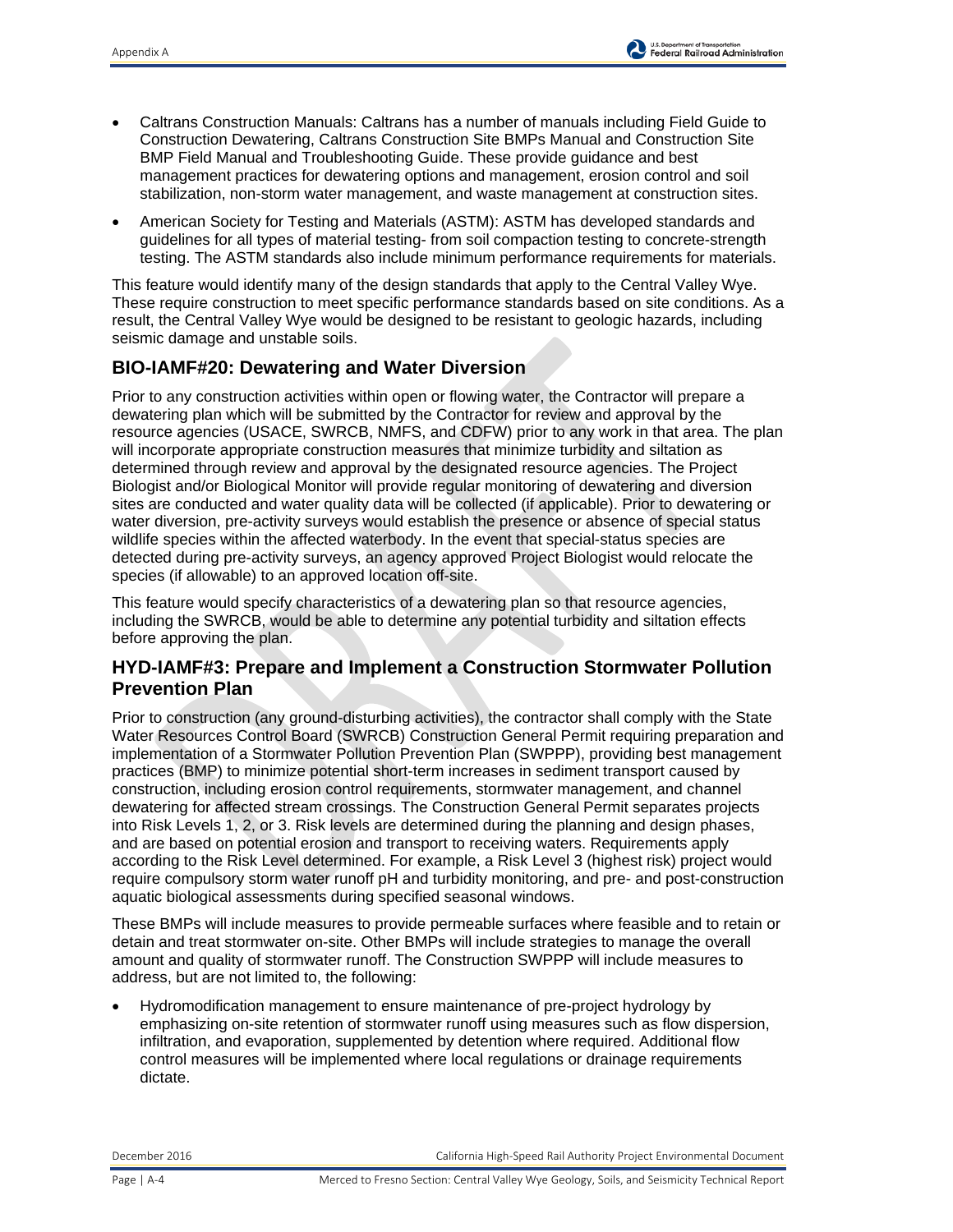

- Implementing practices to minimize the contact of construction materials, equipment, and maintenance supplies with stormwater.
- Limiting fueling and other activities using hazardous materials to areas distant from surface water, providing drip pans under equipment, and daily checks for vehicle condition.
- Implementing practices to reduce erosion of exposed soil, including soil stabilization, watering for dust control, perimeter silt fences, and sediment basins.
- Implementing practices to maintain current water quality including silt fences, stabilized construction entrances, grass buffer strips, ponding areas, organic mulch layers, inlet protection, and storage tanks and sediment traps to settle sediment.
- Implementing practices to capture and provide proper off-site disposal of concrete wash water, including isolation of runoff from fresh concrete during curing to prevent it from reaching the local drainage system, and possible treatment with dry ice or other acceptable means to reduce the alkaline character of the runoff (high pH) that typically results from new concrete.
- Developing and implementing a spill prevention and emergency response plan to handle potential fuel or other spills.
- Using diversion ditches to intercept surface runoff from offsite.
- Where feasible, avoiding areas that may have substantial erosion risk, including areas with erosive soils and steep slopes.
- Where feasible, limiting construction to dry periods when flows in water bodies are low or absent.

Implementation of a SWPPP will be performed by the construction contractor's as directed by the contractor's Qualified SWPPP Practitioner or designee. As part of that responsibility, the effectiveness of construction BMPs must be monitored before and after storm events. Records of these inspections and monitoring results are submitted to the SWRCB/Regional Water Quality Control Board (RWQCB) as part of the annual report required by the Statewide Construction General Permit. The reports are available to the public online. The SWRCB and RWQCB have the opportunity to review these documents.

This feature would limit erosion potential as a result of construction activities.

### **SS-IAMF#2: Safety and Security Management Plan**

Sixty days after receiving from the Authority a construction notice-to-proceed, the Contractor shall provide the Authority with a technical memorandum documenting how the following requirements, plan, programs and guidelines were considered in design, construction and eventual operation to protect the safety and security of construction workers and users of the HSR. The Contractor shall be responsible for implementing all construction-related safety and security plans and the Authority shall be responsible for implementing all safety and security plans related to HSR operation.

- Workplace worker safety is generally governed by the Occupational Health and Safety Act of 1970, which established the OSHA. OSHA establishes standards and oversees compliance with workplace safety and reporting of injuries and illnesses of employed workers. In California, OSHA enforcement of workplace requirements is performed by California Occupational Safety and Health Administration (Cal OSHA). Under Cal OSHA regulations, as of July 1, 1991, every employer must establish, implement, and maintain an injury and illness prevention program.
- The Authority has adopted a Safety and Security Management Plan to guide the safety and security activities, processes, and responsibilities during design, construction and implementation phases of the project to protect the safety and security of construction workers and the public. A Systems Safety Program Plan (SSPP) and a System Security Plan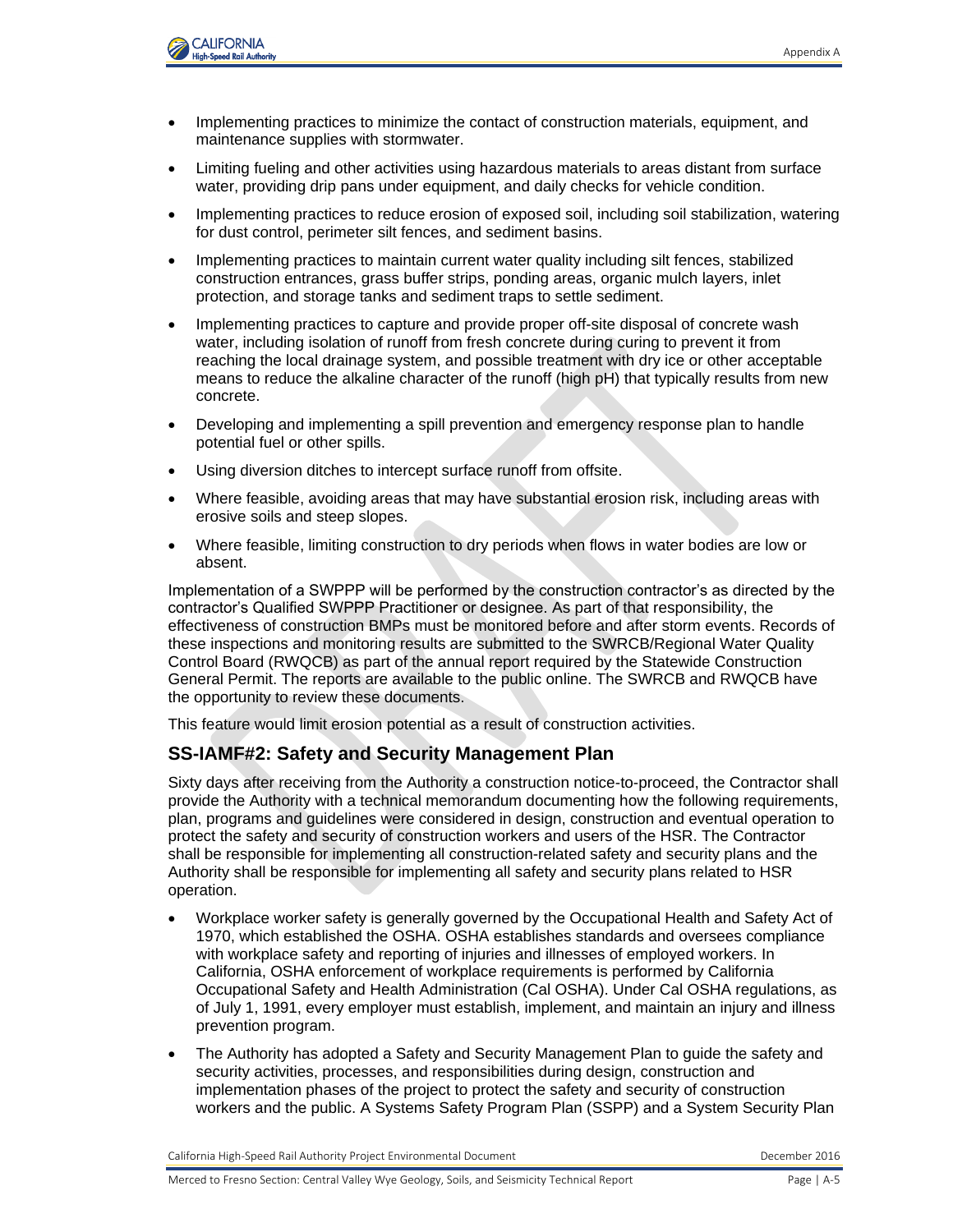will be implemented prior to the start of revenue service to guide the safety and security of the operation of the high-speed rail system.

- Prior to construction, the Contractor shall provide the Authority with a Safety and Security Management Plan documenting how they will implement the Authority's safety and security requirements within their project scope.
- Implement site-specific health and safety plans and site-specific security plans to establish minimum safety and security guidelines for contractors of, and visitors to, construction projects. Contractors will be required to develop and implement site-specific measures that address regulatory requirements to protect human health and property at construction sites.
- Preparation of a Valley Fever action plan that includes: A) information on causes, preventative measures, symptoms, and treatments for Valley Fever to individuals who could potentially be exposed through construction activities (i.e., construction workers, monitors, managers, and support personnel); B) continued outreach and coordination with California Department of Public Health; C) coordination with county departments of public health to ensure that the above referenced information concerning Valley Fever is readily available to nearby residents, schools, and businesses and to obtain area information about Valley Fever outbreaks and hotspots; and D) provide a qualified person dedicated to overseeing implementation of the Valley Fever prevention measures to encourage a culture of safety of the contractors and subcontractors. The Valley Fever Health and Safety (VFHS) designee shall coordinate with the county Public Health Officer and oversee and manage the implementation of Valley Fever control measures. The VFHS designee is responsible for ensuring the implementation of measures in coordination with the county Public Health Officer. Medical information will be maintained following applicable and appropriate confidentiality protections. The VFHS in coordination with the county Public Health Officer will determine what measures will be added to the requirements for the Safety and Security Management Plan regarding preventive measures to avoid Valley Fever exposure. Measures shall include, but are not limited to the following: A) train workers and supervisors on how to recognize symptoms of illness and ways to minimize exposure, such as washing hands at the end of shifts; B) provide washing facilities nearby for washing at the end of shifts; C) provide vehicles with enclosed, air conditioned cabs and make sure workers keep the windows closed; D) equip heavy equipment cabs with high efficiency particulate air (HEPA) filters; and E) make NIOSH approved respiratory protection with particulate filters as recommended by the CDPH available to workers who request them.
- System safety program plans incorporate FRA requirements and are implemented upon FRA approval. FRA's SSPPs requirements will be determined in FRA's new System Safety Regulation (49 CFR 270).
- Rail systems must comply with FRA requirements for tracks, equipment, railroad operating rules and practices, passenger safety, emergency response, and passenger equipment safety standards found in 49 CFR Parts 200-299.
- The HSR *Urban Design Guidelines* (Authority 2011) require implementing the principles of crime prevention through environmental design. The contractor shall consider four basic principles of crime prevention through environmental design during station design and site planning: territoriality (design physical elements that express ownership of the station or site); natural surveillance (arrange physical features to maximize visibility); improved sightlines (provide clear views of surrounding areas); and access control (provide physical guidance for people coming and going from a space). The HSR design includes emergency access to the rail right-of-way, and elevated HSR structure design includes emergency egress points.
- Implement fire/life safety and security programs that promote fire and life safety and security in system design, construction, and implementation. The fire and life safety program is coordinated with local emergency response organizations to provide them with an understanding of the rail system, facilities, and operations, and to obtain their input for modifications to emergency response operations and facilities, such as evacuation routes.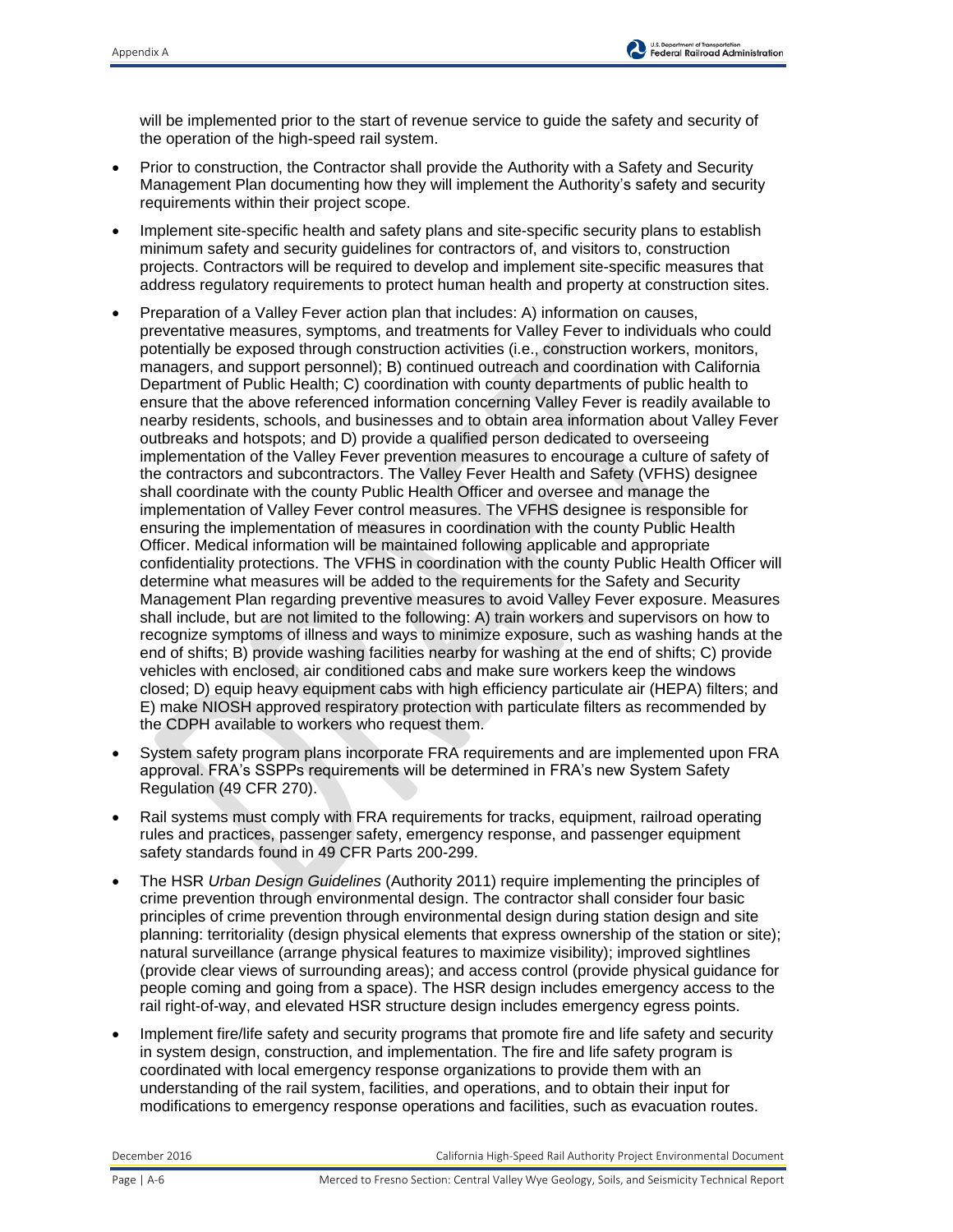

The Authority will establish fire/life safety and security committees throughout the HSR section.

- Implement system security plans that address design features intended to maintain security at the stations within the track right-of-way, at stations, and onboard trains. A dedicated police force will ensure that the security needs of the HSR system are met.
- The design standards and guidelines require emergency walkways on both sides of the tracks for both elevated and at-grade sections and the provision of appropriate space as defined by fire and safety codes along at-grade sections of the alignment to allow for emergency response access.
- Implement standard operating procedures and emergency operating procedures, such as the FRA-mandated Roadway Worker Protection Program to address the day-to-day operation and emergency situations that will maintain the safety of employees, passengers, and the public.

This feature would provide plans for safe construction conditions as well as safe operation conditions in areas of potential geologic hazard, including in areas of subsurface gas and oil wells.

#### **SS-IAMF#4: Oil and Gas Wells**

Prior to ground disturbing activities, the Contractor shall identify and inspect all active and abandoned oil and gas wells within 200 feet of the HSR tracks. Any active wells will be abandoned and relocated by the Contractor in accordance with the California Department of Conservation, Division of Oil, and Gas and Geothermal Resources (DOGGR) standards in coordination with the well owners. In the event that relocated wells do not attain the current production rates of the now-abandoned active wells, the Authority will be responsible for compensating the well owner for lost production. All abandoned wells within 200 feet of the HS tracks will be inspected and re-abandoned, as necessary, in accordance with DOGGR standards and in coordination with the well owner. The Contractor will provide the Authority with documentation that the identification and inspection of the wells has occurred prior to construction.

This feature would provide for compensation to well owners for lost production for any active oil wells that must be relocated.